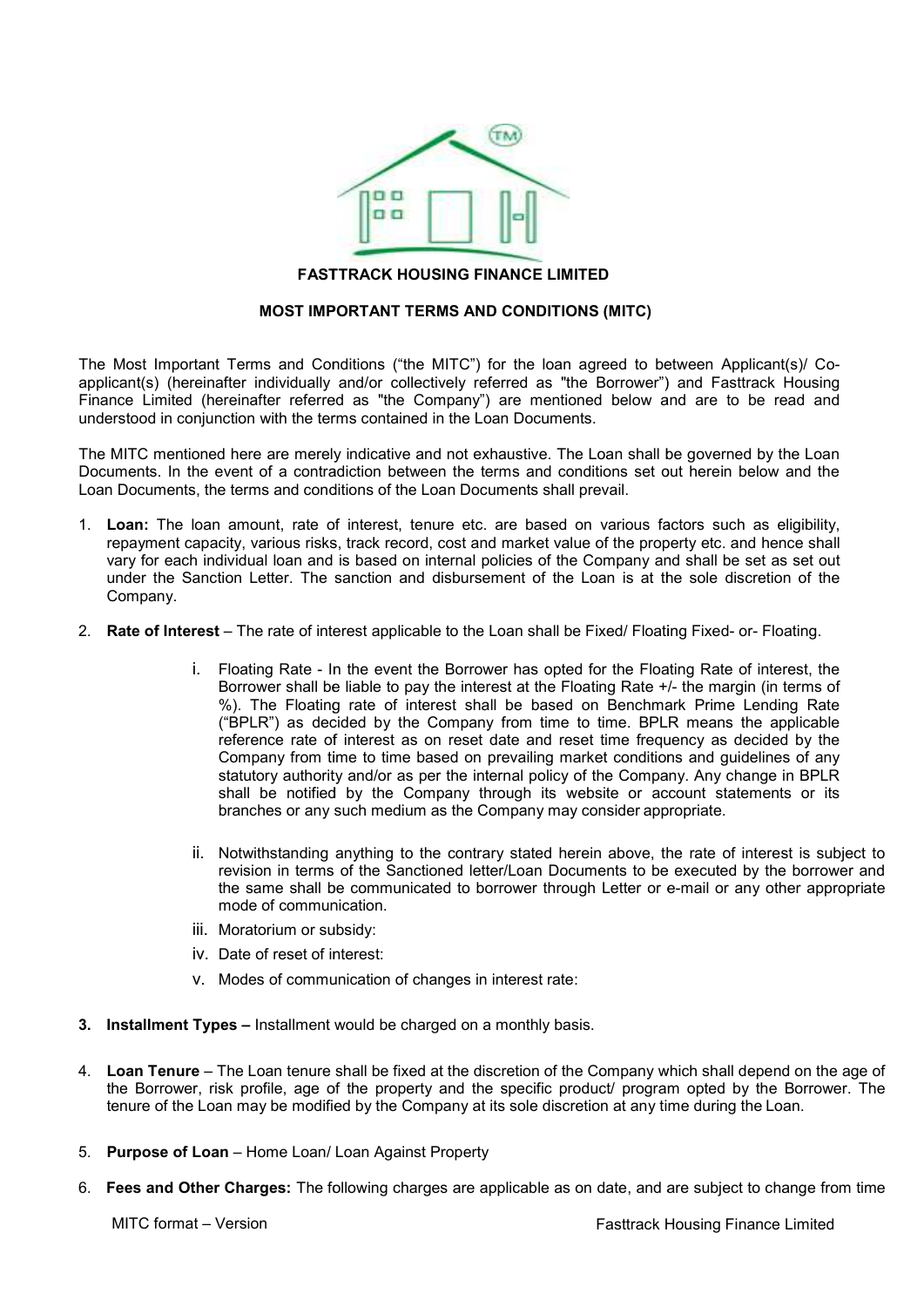to time as updated on the Company's website www.fasttrackhfc.com. The charges applicable will be based on the prevailing charges at the time of the transaction; applicable taxes & cess shall be extra.

## a. On Application –

| Sr.<br>No. | <b>Details of Charges</b>          | <b>Charge Amount</b>          |                        | <b>When Applicable</b>                                                                                          |
|------------|------------------------------------|-------------------------------|------------------------|-----------------------------------------------------------------------------------------------------------------|
|            | Login Fee(Non<br>Refundable)       | Log In Amt                    | Log in Fees<br>$\star$ | At the time of login of any<br>fresh Proposal or re<br>logging in proposal after<br>the Sanction period is over |
|            |                                    | Up to 10 Lakh                 | ₹ 2,500                |                                                                                                                 |
|            |                                    | >10 Lakh to 25 Lakh           | ₹ 3,500                |                                                                                                                 |
|            |                                    | >25 Lakh                      | ₹ 5,000                |                                                                                                                 |
|            |                                    | *This amount is excluding tax |                        |                                                                                                                 |
| 2          | Processing Fee (Non<br>Refundable) | Max. Up to 3.00% + GST        |                        | final<br><b>Before</b><br>issuing<br>Sanction. To be collected<br>basis in-principle Offer<br>Letter            |

## b. During the term of the loan –

| Sr.            |                                                  |                                                                                                                                                                                                                           |                                                                      |
|----------------|--------------------------------------------------|---------------------------------------------------------------------------------------------------------------------------------------------------------------------------------------------------------------------------|----------------------------------------------------------------------|
| No.            | <b>Details of Charges</b>                        | <b>Charge Amount</b>                                                                                                                                                                                                      | <b>When Applicable</b>                                               |
| 1              | <b>Valuation Charges</b>                         | Rs. 3000.00 + GST per<br>Property                                                                                                                                                                                         | If multiple properties are<br>provided as collateral                 |
| 2              | Legal Charges                                    | Rs. 3000.00 + GST per<br>Property                                                                                                                                                                                         | If multiple properties are<br>provided as collateral                 |
| 3              | <b>Charges for Repayment</b><br>Schedule         | NIL for the first time<br>1<br>Rs. 250 + GST<br>2 <sub>1</sub>                                                                                                                                                            | After 100% disbursement of<br>loan                                   |
| 4              | <b>Charges for Statement</b><br>of Account       | Rs. 250.00 + GST                                                                                                                                                                                                          | At any point during the loan                                         |
| 5              | Charges for List of<br><b>Original Documents</b> | 1. NIL for the first time<br>2. Rs. $250 + GST$                                                                                                                                                                           |                                                                      |
| 6              | <b>Original Document</b><br>Retrieval Charges    | 1. Rs. 100.00 + GST for<br>Single Document<br>2. Rs. 250.00 + GST for<br><b>Agreement Copy</b>                                                                                                                            | At any point during the loan                                         |
| $\overline{7}$ | Cheque Return<br>Charges                         | Rs. 500.00 + GST                                                                                                                                                                                                          | Right from Login in the<br>File                                      |
| 8              | <b>Collection Charges</b>                        | Rs.750+ GST is dued to<br>the borrower along with<br>cheque return charges<br>as the OD amount has<br>to be collected from<br>borrower premises.<br>The same can be<br>waived if borrower pays<br>at the office premises. | Any point during the tenure of<br>loan whenever cheque is<br>bounced |
| 9              | Cheque / ACH                                     | Rs. 500.00 + GST                                                                                                                                                                                                          |                                                                      |
|                | Swapping charges                                 |                                                                                                                                                                                                                           |                                                                      |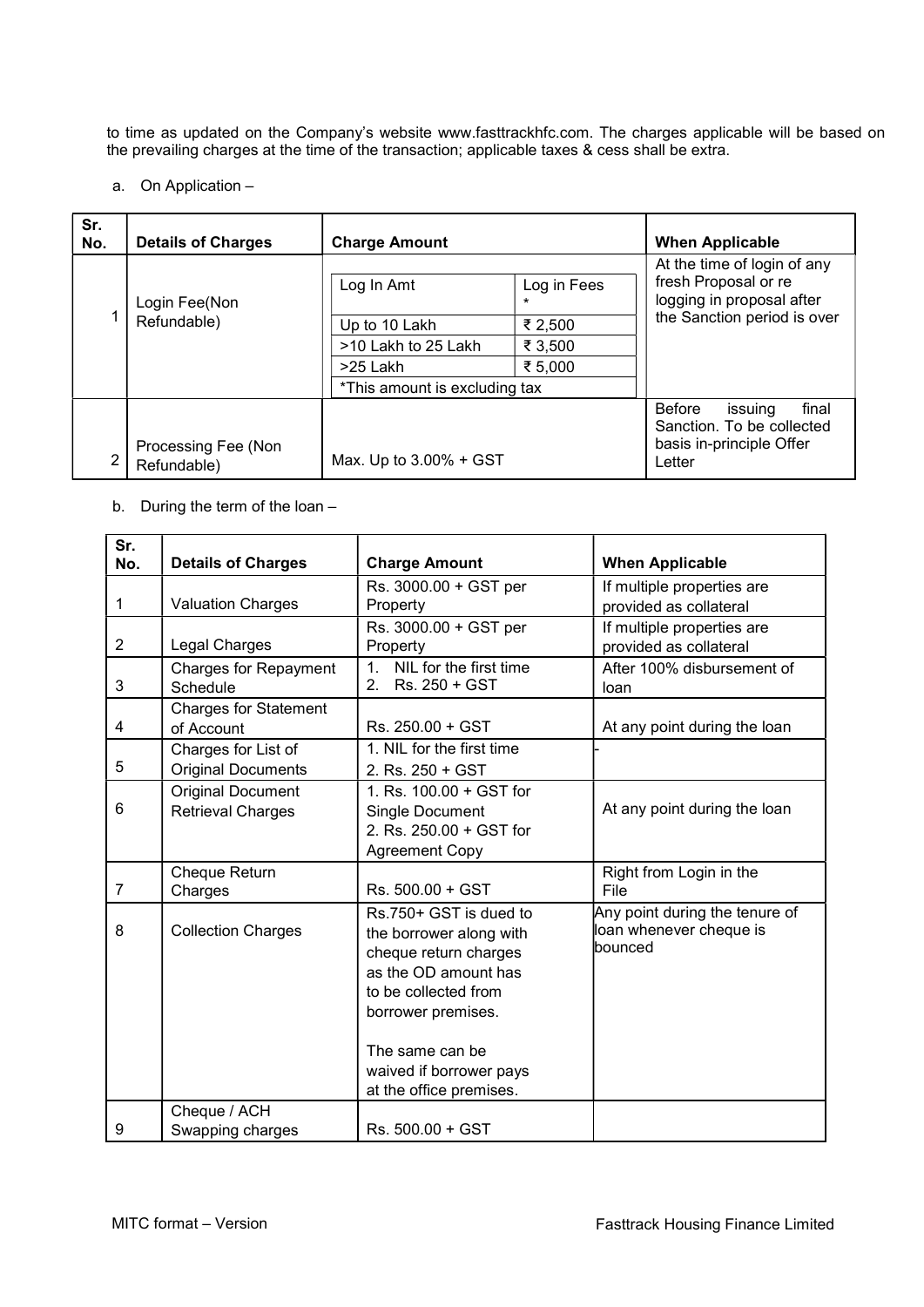| 10 | Reschedulement<br>Charges                    | Flat 1.00% +GST of<br>outstanding Loan amount or<br>Rs. 5000.00 + GST which<br>ever is higher    |                                                                                                                                   |
|----|----------------------------------------------|--------------------------------------------------------------------------------------------------|-----------------------------------------------------------------------------------------------------------------------------------|
| 11 | <b>Documentation Charges</b>                 | Rs. 2500.00 + GST                                                                                | For all insurance cases                                                                                                           |
| 12 | <b>Stamping Charges</b>                      | At Actual - to be borne by<br><b>Borrower</b>                                                    | Before disbursement                                                                                                               |
| 13 | Registration or<br><b>Intimation Charges</b> | At Actual - to be borne by<br><b>Borrower</b>                                                    | Before disbursement                                                                                                               |
| 14 | PDD charges                                  | Rs. 100.00 + GST, per PDD<br>per month                                                           | Undertaking to be collected<br>from borrower prior to<br><b>Disbursement</b>                                                      |
| 15 | Interest Certificate                         | NIL for sharing provisional<br>OR Final Certificate                                              | No charges will be applied to<br>borrower for provisional or final<br>interest certificate.                                       |
| 16 | <b>Welcome Letter</b>                        | 1. NIL for sending immediately<br>after disbursement,<br>2. Rs. 250 if<br>requested subsequently | First time it will go after<br>disbursement, Subsequently<br>if borrower<br>requests for it again, the<br>same will be chargeable |

c. On Foreclosure –

| Sr.<br>No.     | <b>Details of Charges</b>                | <b>Charge Amount</b>                                                                                                               | <b>When Applicable</b>                                                                                                                                                              |
|----------------|------------------------------------------|------------------------------------------------------------------------------------------------------------------------------------|-------------------------------------------------------------------------------------------------------------------------------------------------------------------------------------|
|                | Charges for<br><b>Foreclosure Letter</b> | NIL for the first time<br>1.<br>Rs. 100 + GST<br>2 <sup>1</sup>                                                                    | on repeat demand in 12<br>months span                                                                                                                                               |
| $\overline{2}$ | Pre-payment charges                      | 1. NIL for Home Loan in<br>floating ROI<br>2. For LAP and HL in Fixed<br><b>ROI</b>                                                | At any point during the loan                                                                                                                                                        |
|                |                                          | a) Lock-in for 12 Months                                                                                                           |                                                                                                                                                                                     |
|                |                                          | b) from 13-24 Months 7%                                                                                                            |                                                                                                                                                                                     |
|                |                                          | c) From 25-36 Months 5%                                                                                                            |                                                                                                                                                                                     |
|                |                                          | $d$ ) >= 37 Month 4%                                                                                                               |                                                                                                                                                                                     |
| 3              | <b>NOC</b>                               | 1. NIL for sharing NOC at the<br>time of closure of account.<br>2. Rs. 100,<br>Charges if NOC demanded<br>by borrower subsequently | At the time of closure of<br>account, NOC would be<br>shared with the borrower,<br>subsequently if NOC is<br>demanded, it will be<br>chargeable and will be<br>given as "Duplicate" |

# d. Penalty for delayed payments –

| Sr.<br>No. | <b>Details of Charges</b>  | <b>Charge Amount</b>                                                     | <b>When Applicable</b> |
|------------|----------------------------|--------------------------------------------------------------------------|------------------------|
|            | Penal / Overdue<br>Charges | 3.00% per month on the<br>Amount Overdue and to be<br>compounded monthly | On overdue payment     |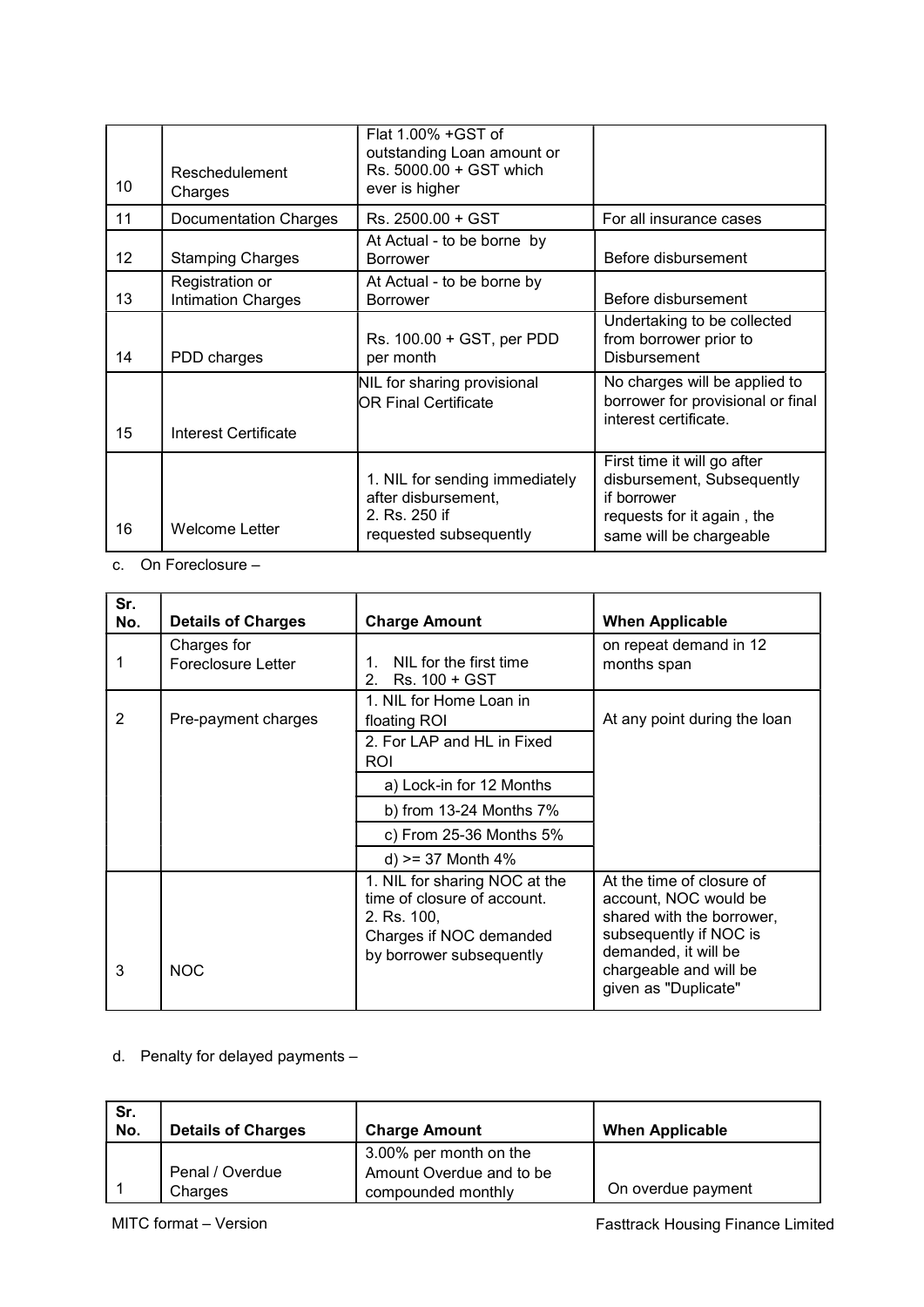7. Security/Collateral for the Loan: Security of the loan would be the first equitable/ registered mortgage of the Property that is being financed (the details whereof are set out in the Loan Documents) and/ or any other collateral security, unless otherwise specially approved by the Company. Collateral or interim security could be Fixed Deposits and/ or Life Insurance policies (and/ or Guarantee from sound & solvent individuals and/ or pledge of shares and/ or any other such investment that may be acceptable to the Company.

The Borrower shall produce such original/copy of title deeds, documents, reports as may be required by the Company. The Borrower shall bear all the charges payable for the creation of said security and shall take all the steps required for the perfection thereof. The plan for the construction of the Property offered as Security shall be approved by the competent authority and the same shall not be violated by the Borrower or any other person at any point of time during the currency of the Loan.

8. Insurance of the Property/Borrowers: The Borrower shall, for so long as any portion of his dues is outstanding/payable to the Company, fully insure and keep the Property that is being financed insured at his/ her/ its/ their own costs with the name of the Company recorded as 'the Beneficiary' and such insurance for the Property shall be standard comprehensive package policies covering all comprehensive risks, including but not limited to fire, earthquake, riot, civil commotion, floods and such additional risks/ liability to which the property is normally exposed. In the event of any failure by the Borrower to obtain such insurance policy and/ or to furnish proof of the same to the Company, the Company may (but shall not be bound to) insure the property at the Borrower's cost. If the Company pays the insurance premium, or any other monies, for/ towards the insurance of the property, the Borrower shall reimburse all such sums paid by the Company. Borrower to provide Fire and Earthquake Insurance for the property within 30 Days from the disbursement with sole loss payee name of Fasttrack Housing Finance Limited. Non compliance will attract penalty of Rs.500.00 per month

Security should be fully insured for all risks and charge of Company shall be noted on the policy at your cost.

Appropriate security acceptable to Company shall be created for disbursement.

The terms & conditions including claims & coverage will be governed by the issuer of such insurance policy. Please note that the role of the Company under the insurance policy would be that of a facilitator and the decision to cover and settle any future claim under the policy would solely rest with the insurance company. Insurance is the subject matter of solicitation

## 9. Conditions for disbursement of the Loan/ Installment of the Loan:

- o Legal scrutiny report of the property to be received and to be positive
- o Subject to legal and technical clearance Report.
- o Registered/ Equitable Mortgage of the property to be done.
- o 10 SPDCs require of Applicant and 3 SPDCs required from co Applicant Account prior to disbursement.
- o Own Contribution proof with bank reflection is to be submitted before disbursement.
- o Subject to repayment of PEMI/EMI through NACH/PDCs from borrowers account.
- o Subject to Positive RCU and all positive credit verification.
- o Any other Document as suggested by Legal to be collected on case to case basis and borrower will cooperate for the same.
- $\circ$  Disbursements shall be linked to stage of construction of property, as applicable.

#### 10. Repayment of the Loan and Interest:

- o If the monthly installments or any other payments due, are not paid on or before the due date, substitute interest of 3% p.m. shall be charged for the period of default with compounding at monthly rests. Failure of the bank to send notice for payment or deposit of post-dated cheques shall not serve as a reason for nonpayment of monthly installments
- o The rate of interest as indicated above is the current rates of interest applicable on the loan. The actual interest rate chargeable on the loan and the EMI/PRE EMI would be as prevailing on the date of disbursement of the loan.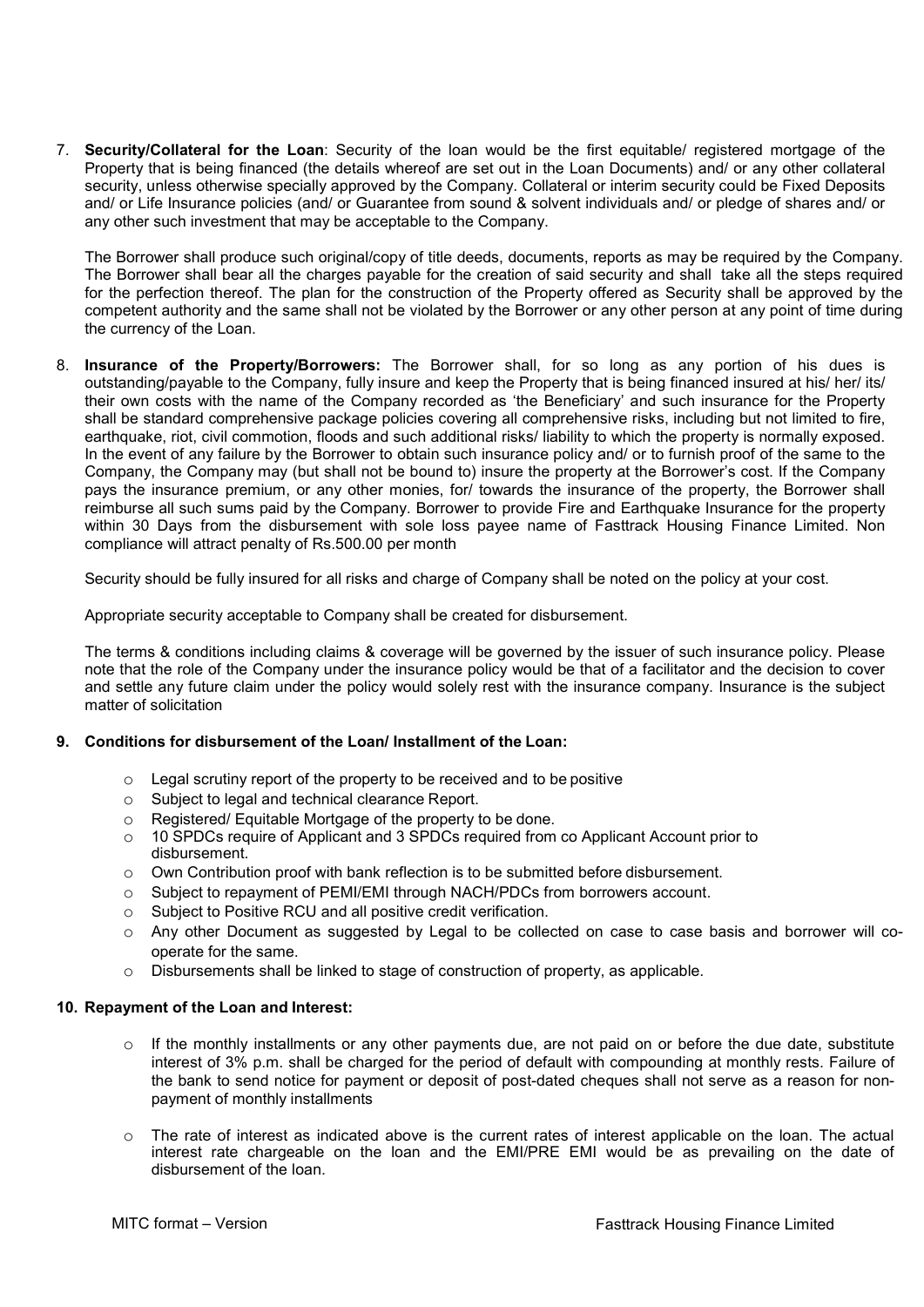- o Due dates for payment of pre-EMI and EMI/MI depends on the date of the first disbursement made and the Pre EMI Interest is payable every month.
- o All payments to be made favoring "Fasttrack Housing Finance Limited".

#### 11. Brief procedure to be followed for Recovery of overdues

On occurrence of any event of default as mentioned in the Loan Agreement ("Event of Default"), all outstanding amounts owned by the Borrower to the Company shall become payable forthwith and the Company reserves the right to undertake such necessary processes/measures to enforce its rights under the Loan Agreement including but not limited to charging Overdue Charges for the delayed payment, recovery of over dues by enforcing the Security, SARFAESI proceedings etc in accordance with the remedy available under the Law. The actual procedure shall be determined by the Company depending upon the circumstances of each case.

12. Date on which annual outstanding balance statement will be issued – Upon receipt of communication from the borrower in this regard.

## 13. Customer Services

.

- i) Visiting hours at the office. 09.30 a,m. to 6.30 p.m.(Monday to Friday) and 09.30 a,m. to 4.00 p.m.(Saturday) Weekly Off:- All Sundays and 2<sup>nd</sup> Saturday of every month
- ii) Details of the person to be contacted for customer service. Name - Ms. Sangeeta Contact No: 022-4027 3600 / M. No: + 91 865 799 8360 Email IDs: contactus@fasttrackhfc.com and complaints@fasttrackhfc.com
- iii) Procedure to obtain the following including time line therefore:

| r. No. | <b>Servicing Standards</b>                   | Timelines (Working Days)* |
|--------|----------------------------------------------|---------------------------|
|        | Interest Certificate                         | 2 Days                    |
| 2      | Pre-payment schedule                         | 2 Days                    |
| 3      | Statement of Accounts/Loan Account Statement | 7 Days                    |
| 4      | List of Documents (LOD)                      | 21 Days                   |
| 5      | Copy of original property/title documents    | 21 Days                   |
| 6      | No Objection Certificate                     | 21 Days                   |
|        | Retrieval of Original property documents     | 21 Days                   |
| 8      | Foreclosure Letter /Outstanding Statement    | 7 Days                    |
| 9      | payment Swapping                             | 21 Days                   |
| 10     | Property Insurance Copy (PI)                 | 7 Days                    |
| 11     | Any other documents/requests                 | 21 Days                   |

## 14. General Terms and conditions:-

- $\circ$  Offer Letter once issued shall be valid for a period of 60 days from the date of issue.
- $\circ$  The Company shall endeavor to keep its borrowers informed of any changes in the terms and conditions including disbursement schedule, interest rates, penal interest (if any), service charges, prepayment charges, other applicable fee/ charges etc. The Company shall ensure that changes in interest rates and charges will be effected prospectively.
- o If such change is to the disadvantage of the borrower, he/ she may within 60 days and without notice close his/ her account or switch it without having to pay any extra charges or interest.
- o The Company shall release all securities on repayment of all dues or on realization of the outstanding amount of loan subject to any legitimate right or lien for any other claim of Company may have against Borrower. If such right of set off is to be exercised, the Company shall be given notice about the same with full particulars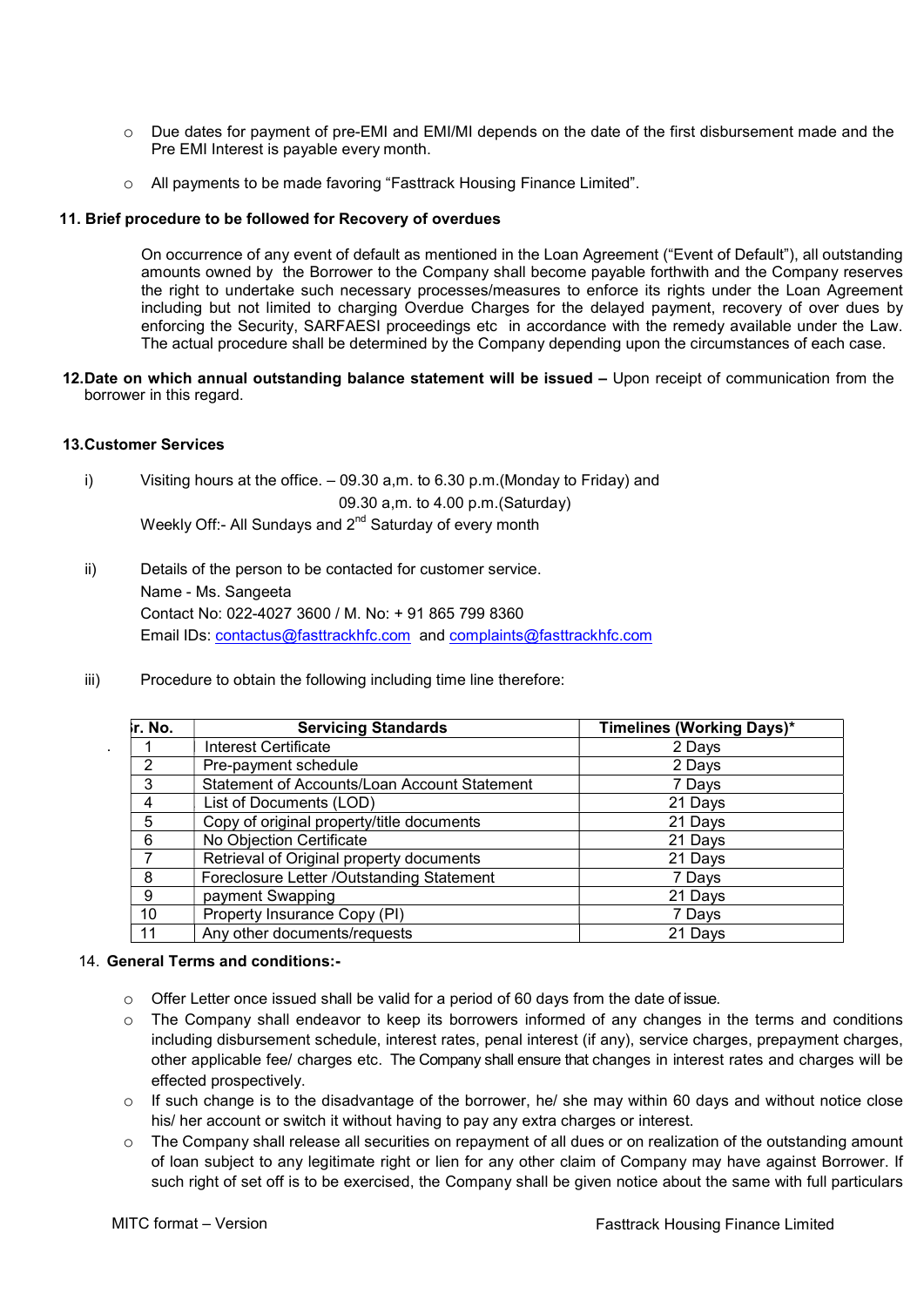about the remaining claims and the conditions under which the Company is entitled to retain the securities till the relevant claim is settled/ paid.

- $\circ$  All usual formalities applicable to the Finance facility shall be complied with.
- o The title of the security should be clear and marketable.
- o Loan will be disbursed in stages on the basis of work progress certificate of the Technical valuer (in case of construction) and directly to the seller OR to the Bank (in case of transfer or foreclosure from other Banks or Financial Institutions) or Borrower (in case of refinance) on request from the borrower. No disbursement will be made unless proof of payment of your own contribution, in the total cost of the Property (Agreement value+ stamp duty + registration fees- this sanction limit) is submitted.
- o Processing Fees will be collected as per Reserve Bank of India and National Housing Bank Regulations
- $\circ$  The plan should be approved by the competent authority and the construction shall be completed as per the sanctioned plan only.
- $\circ$  Borrower shall inform Company in writing about the change in address, job, business, profession as the case may be immediately after such change.
- $\circ$  The borrower is prohibited from using the loan amount or any part thereof for any purpose other than for which it has been sanctioned.
- o For NRIs/PIOs, repayment of loan and payment of interest and other dues to be made by remittances from abroad through normal banking channels or out of funds in NRE/ FCNR/ NRO account in India
- $\circ$  Company may revoke in part or in full or withdraw/stop financial assistance at any stage without any notice, or giving any reasons for any purpose whatsoever. Without prejudice to the aforesaid, this sanction shall stand revoked in the event of any material change in the proposal/ application/facts on the basis of which the loan has been sanctioned.
- o Apart from these General Terms and conditions, special conditions as written in the main Sanction prevail.
- 15. Grievance Redressal Mechanism –Borrower/s can lodge his/her complaints/grievances in any of the following means by capturing basic details like Loan Account Number, Type of loan, Loan Amount, Address, Telephone number and email address.
	- i) Letter: Borrower/s can lodge their grievances in writing by sending a letter to the respective branch from where they have availed the loan or at Company's Head Office.
	- ii) Email: Borrower/s can also email their grievances by writing to complaints@fasttrackhfc.com or contactus@fasttrackhfc.com
	- iii) Phone call: Borrower/s can contact to respective branch telephonically and advise the branch staff of their grievances or may contact to our Head Office number on 022-4027 3600
	- iv) Personal visit Borrower/s can personally or any of his/her authorized representative visit the branch or Head office and lodge the grievances by entering the details of grievances/complaints in the Complaint register kept at the reception.
	- v) NHB GRIDS/CPGRAM Portal Borrower/s can lodge their complaints on NHB GRIDS/CPGRAM portal
	- a) Acknowledgment If the Complaint is received by Company in writing then it will be acknowledged within 24 hours either by respective branch or Head Office as the case may be. If the complaint received orally over a phone call, then reference number would be provided to the borrower to track the progress of the Complaint.
	- b) Response All efforts will be made to redress the complaint within 14 days from date of receipt. In case the same has not resolved after 14 days in such case the borrower/s will be informed that his/her complaint is in process of resolution and will be resolved at the earliest including reasoning for additional time required for resolution. Borrower/s can contact designated officer at head office for this purpose in case of escalation

Step: 1 Ms. Sangeeta Customer Care Department, Contact No: 022-4027 3600 / M. No: + 91 865 799 8360 Email IDs: contactus@fasttrackhfc.com and complaints@fasttrackhfc.com